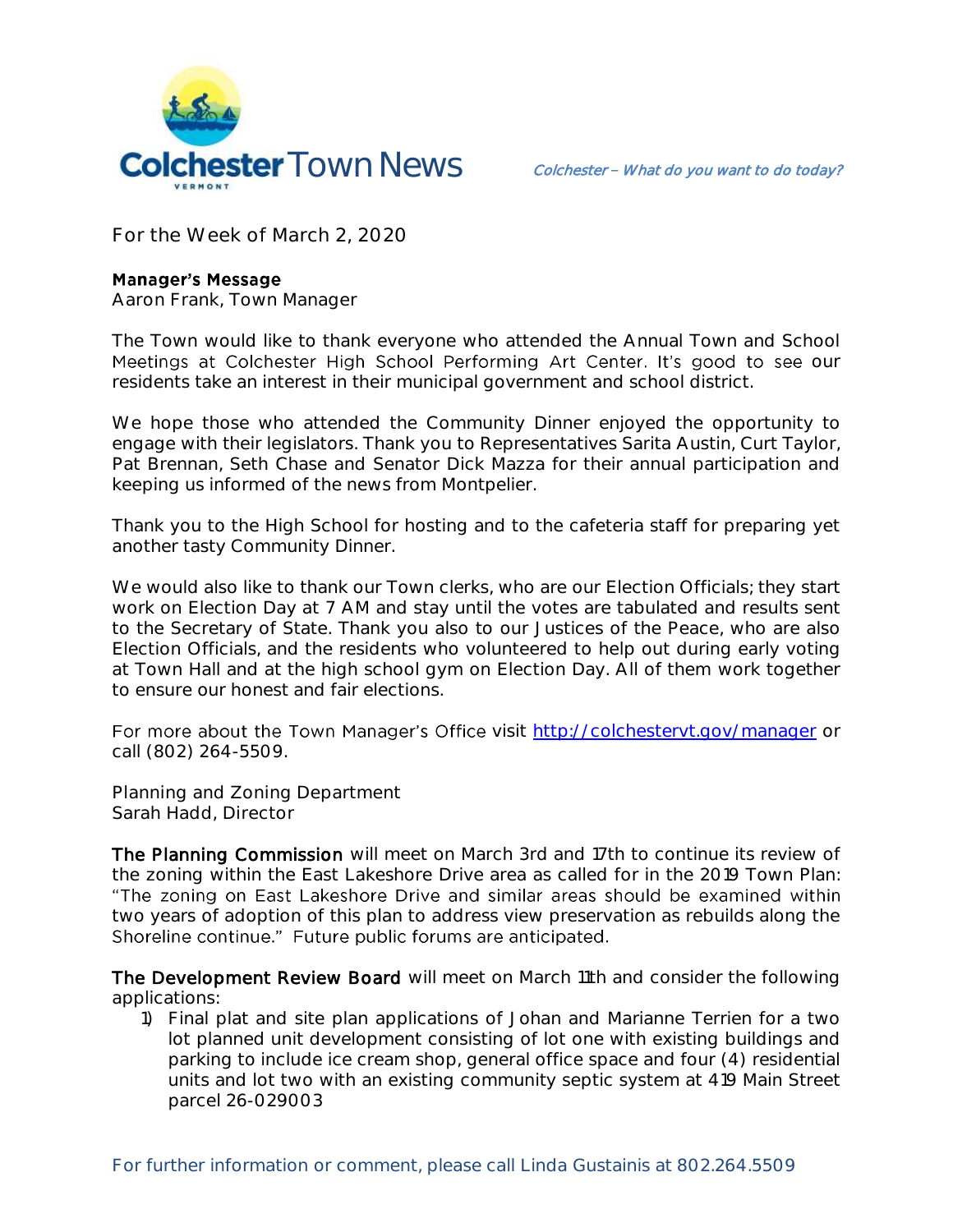

- 2) Site plan application of Broadlake Trust for an after-the-fact amendment to an existing seawall to increase the height nine inches at 188 Broadlake Road, parcel 33-005002
- 3) Sketch plan application of Stephanie Sowles and Cunningham Contractors, LLC for a planned unit development consisting of four units at 559 Malletts Bay Avenue, parcel 07-048042
- 4) Sketch plan application of Robby and Carla Mazza for a planned unit development consisting of two lots at 1156 Middle Road, parcel 12-033000.

For more visit<http://colchestervt.gov/planningz> or call (802) 264-5600.

**Rescue and Technical Rescue Squads Scott Crady, Rescue Chief**

We would like to welcome our new full time Captain, William (Billy) Smith. Billy comes to us with many years of Emergency Medical Service (EMS) experience and is a credentialed Paramedic. Billy has worked throughout the State of Vermont in many aspects of EMS; he is an EMS instructor with Advanced Life Support Institute and teaches paramedics throughout Vermont and New Hampshire. Billy has worked at Colchester Rescue in the past and we are all happy to have him with us again.

 Rescue answered 137 emergency medical calls in the last 30 days, compared to 140 calls last year for this time frame.

The following are tips from the CDC on healthy habits to help prevent spreading colds, Flu, and viruses. The best way to prevent illness is to avoid being exposed to a virus. However, as a reminder, CDC always recommends everyday preventive actions to help prevent the spread of respiratory diseases, including:

- **Avoid close contact with people who are sick**
- **Avoid touching your eyes, nose, and mouth**
- Stay home when you are sick
- Cover your cough or sneeze with a tissue, then throw the tissue in the trash
- Clean and disinfect frequently touched objects and surfaces using a regular household cleaning spray or wipe
- CDC's recommendations for facemask use:
	- o CDC does not recommend that people who are well wear a facemask to protect themselves from respiratory diseases, including COVID-19
	- o Facemasks should be used by people who show symptoms to help prevent the spread of the virus to others.
	- o The use of facemasks is also crucial for **[health workers](https://www.cdc.gov/coronavirus/2019-nCoV/hcp/infection-control.html)** and people who [are taking care of someone in close settings](https://www.cdc.gov/coronavirus/2019-ncov/hcp/guidance-home-care.html) (at home or in a health care facility).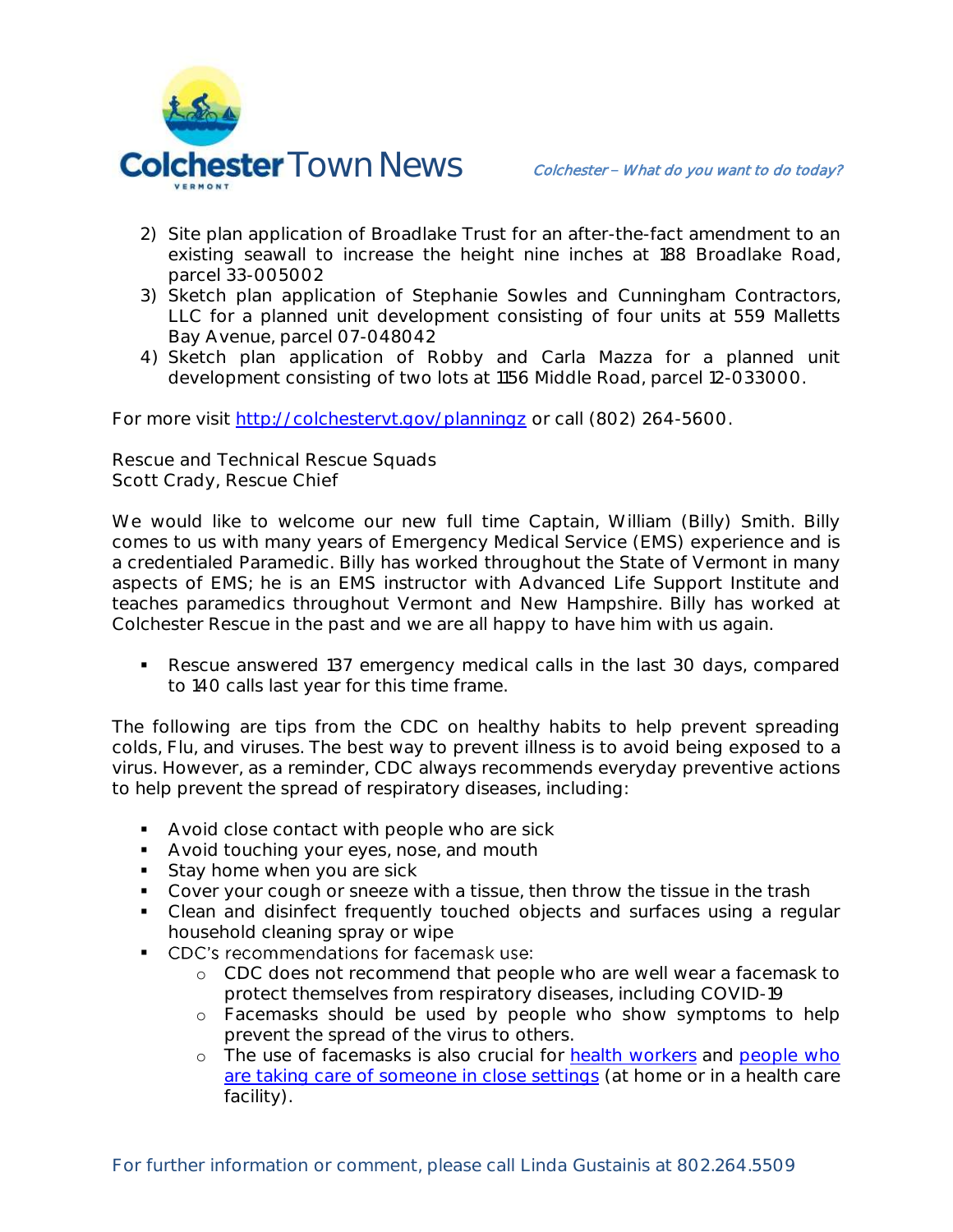

- Wash your hands often with soap and water for at least 20 seconds, especially after going to the bathroom; before eating; and after blowing your nose, coughing, or sneezing.
	- o If soap and water are not readily available, use an alcohol-based hand sanitizer with at least 60% alcohol. Always wash hands with soap and water if hands are visibly dirty.
- **For information you can visit the CDC website at CDC.gov**

For more about Colchester Rescue, please visit [http://colchestervt.gov/rescue](http://colchestervt.gov/rescue/index.shtml) or call (802) 264-5990.

**Upcoming Town Meetings:** 

- Planning Commission: 1st & 3rd Tuesdays of the month, 7:00pm. Next Meeting: 3/17
- **Development Review Board:** 2<sup>nd</sup> Wednesday of the month, 7:00pm. Next meeting: 3/11
- **Recreation Advisory Board:**  $2^{nd}$  Wednesday of the month, 7:00 am, Champlain Room, 2<sup>nd</sup> floor. Next meeting: 3/11
- **Conservation Commission:** 3rd Monday of the month, 7:00pm, at the Bayside Activity Center or per agenda. Next meeting: 3/16
- **-** Library Board of Trustees: 3rd Thursday of the month, 4:30 PM at Burnham Library. Next meeting: 3/19
- Selectboard: 2nd & 4th Tuesday of the month, 6:30pm. Next meeting: 3/10

All meetings take place at the Colchester Town Offices, 781 Blakely Road, in the Outer Bay Conference Room on the 3<sup>rd</sup> floor unless otherwise noted.

**Upcoming events:** 

- Winter Concert A Night with In the Pocket: Friday, March 27, 2020  $@$  CHS Performing Arts Center. Starts at 7:00pm. Admission is FREE.
- Registration is open for the  $8<sup>th</sup>$  Annual Causeway Race (6/6/20) and the  $36<sup>th</sup>$ Annual Colchester Triathlon (7/26/2020) via Active.com. You can also find more details at:<https://colchestervt.gov/357/Events>

**Notices:**

 Colchester's Playgroup will resume its regular meeting schedule, Wednesdays and Fridays at 9:30am, at the Colchester Meeting House on Wednesday, March 4.